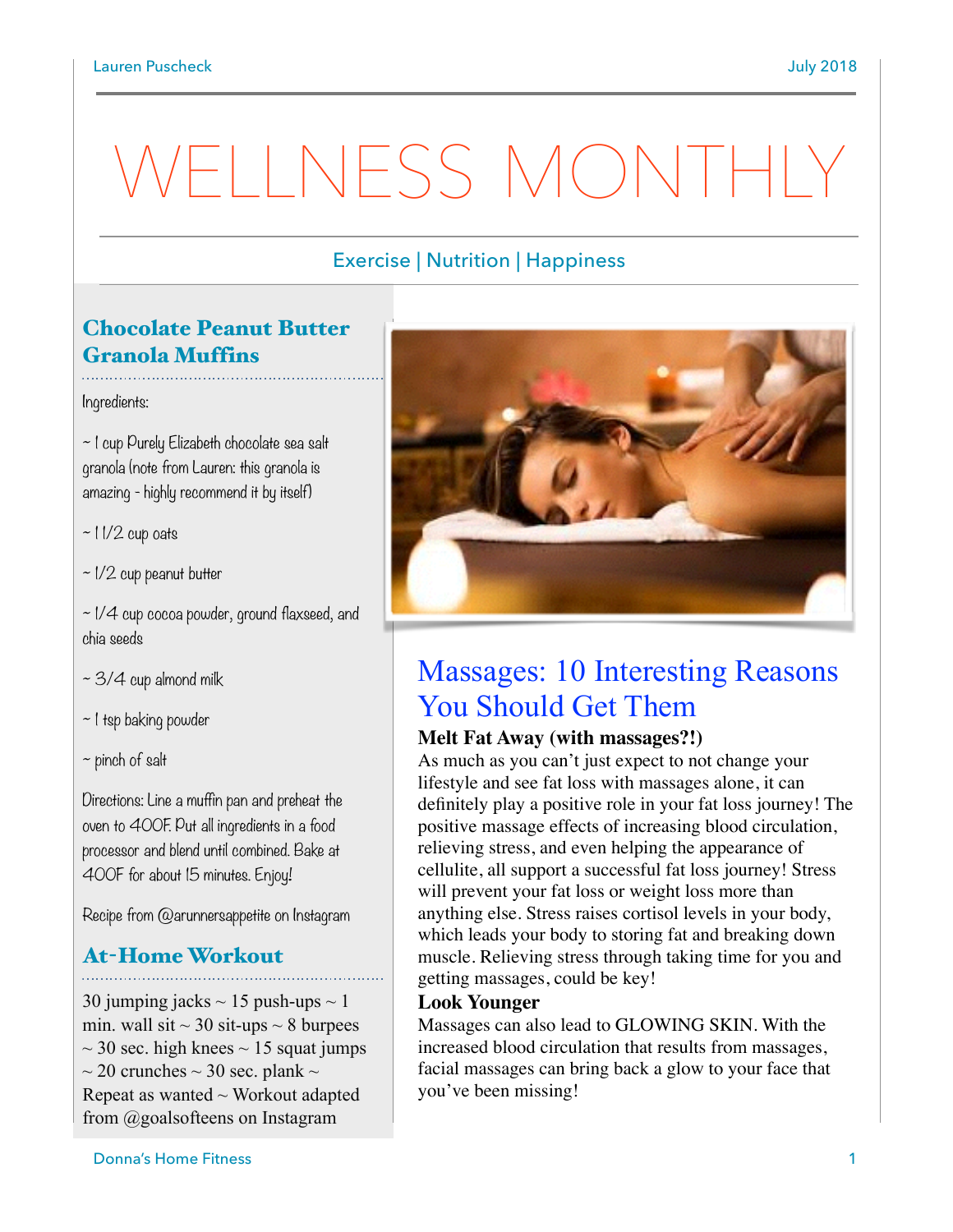### **Pasta with Kale Pesto**

#### Ingredients:

- $~\sim$  4 cups chopped kale leaves
- $\sim$  2 cups (450 g) fusilli or other pasta of choice
- $\sim$  3/4 cup grated Parmesan
- $\sim$  1/2 cup frozen, shelled edamame, thawed
- $\sim$  1/4 cup pine nuts, toasted
- ~ 1 garlic clove
- $~5/4$  tsp salt
- ~ 1/3 cup olive oil
- Directions:

~ Boil a large pot of water. Chop kale into smaller pieces, then add to boiling water. Cook for 30 sec. Scoop out with a slotted spoon and transfer to a strainer; rinse well under cold water. Drain well.

 $\sim$  Add pasta to boiling water and cook, following package directions, until tender

~ Whirl kale with Parmesan,

edamame, pine nuts, garlic, and salt in a food processor until finely chopped. Season with fresh pepper. With motor running, slowly add oil, stopping to scrape down side of bowl.  $\sim$  Drain pasta, reserving 1/3 cup pasta water. Return pasta to pot and stir in pesto. If sauce is dry, gradually add pasta water until creamy. Top with more Parmesan, if desired. Recipe from [todaysparent.com](http://todaysparent.com)

#### **Relieve Stress**

As mentioned above, relieving stress can be beneficial not only for your own well-being and the good of those in your personal life, but for fat loss too.

#### **Sleep Better**

Massages can relieve stress and relax you enough to get a good night sleep. After a long hectic day, massages can eliminate the exhaustion in your body, which then not only leads you to being ABLE to fall asleep, but better energy the next day after a restful night.

#### **Get Regular**

Yes, with pooping. And simply [better your digestion](https://www.ncbi.nlm.nih.gov/pubmed/21943617) overall. There are many different kinds of massages, but the abdominal ones are the ones that will benefit your digestion.

#### **Look More Confident**

Bad posture anyone? I learned that massage therapy can actually help get the body back into proper alignment. My massage therapist at Massage Envy even said that improving a person's posture can be one of the most beneficial results of massage therapy. One study showed an increased range of motion after massages.

#### **Reduce Exercise Pain/Soreness**

Some muscle soreness after workouts is a good thing. But if you're experiencing prolonged soreness or pain, or back to back sport-specific events and can't take time to rest or afford to be sore, massages should be your best friend!

## **Quick PMS Fix**

After [looking up the studies on this,](https://www.ncbi.nlm.nih.gov/pubmed/10907210) I discovered many where researchers' found that regular massage sessions lessened symptoms of premenstrual syndrome in women.

#### **Diabetes Prevention**

After doing some research, [studies support](https://www.sciencedaily.com/releases/2010/09/100908094809.htm) that massages can help control blood sugar, which is directly related to Diabetes.

#### **Get Sick LESS**

When stress is combined with poor sleep and nutrition, the impact is directed at the body's immune system. Its ability to naturally protect itself against infections, pathogens, and bacteria is greatly reduced. Well, good news, massages can [IMPROVE your immune system](https://nccih.nih.gov/health/massage/massageintroduction.htm)! Massages, according to studies out there, can boost the immune system's cytotoxic capacity (activity level of the body's natural "killer cells") and enhances the body's ability to deliver nourishment! Adapted from [freshfitnhealthy.com](http://freshfitnhealthy.com) (I shorted this to make it fit - full article:<https://freshfitnhealthy.com/massages/>)